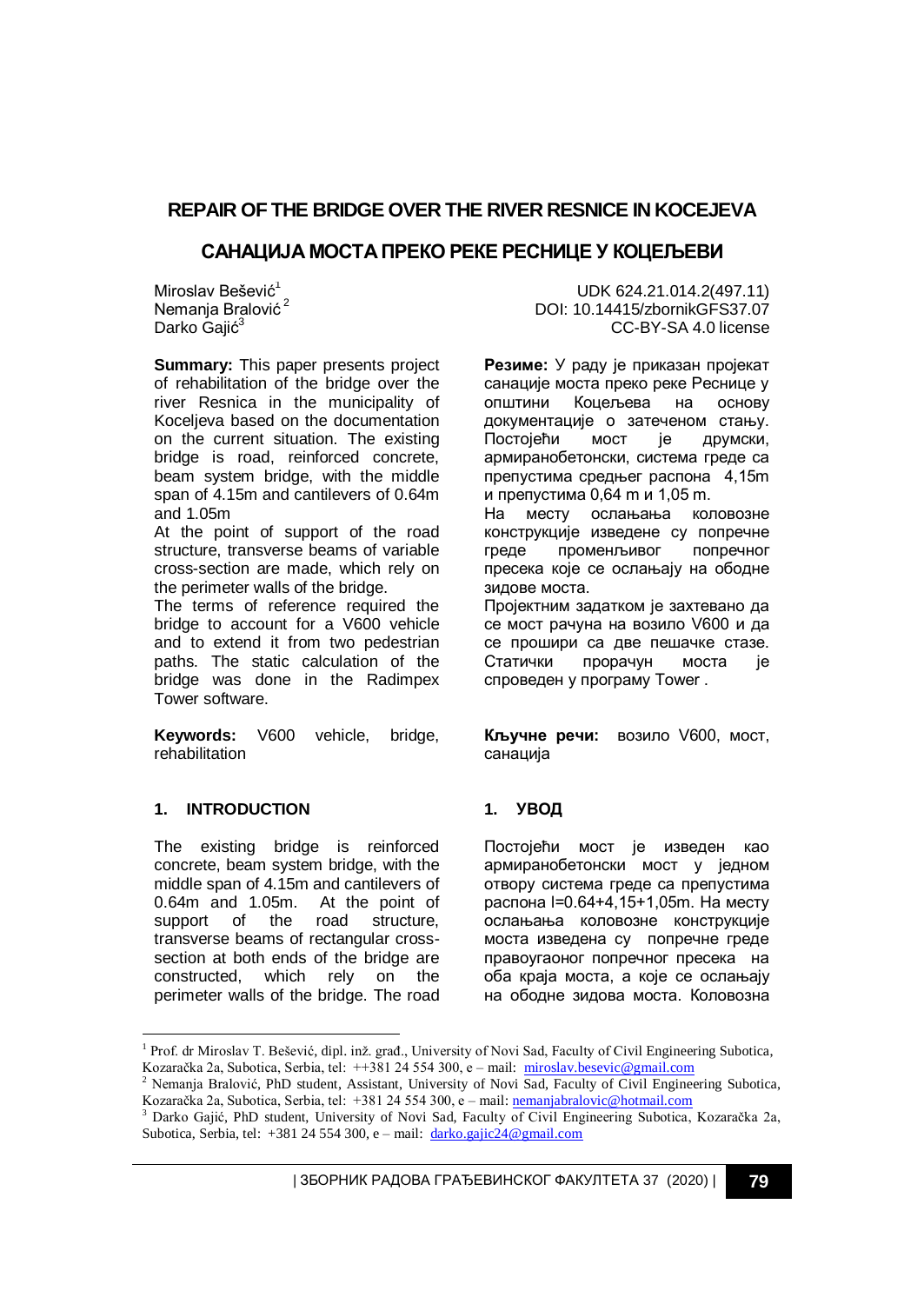construction is a full reinforced concrete, 22cm thick (d=22cm), constructed on site, slab. The existing width of the bridge is  $L = 5.725 - 6.23m$ , with no footpaths. The planned width of the rehabilitated driveway on the bridge is 5.50m with footpaths 2x1.05m. Pedestrians are protected on the bridge by 20cm high curbs and 1.18m high pedestrian fence. The rehabilitation of the bridge is envisaged so that the footpaths rely on the new reinforced concrete beams with " г " crosssections (dilated from the existing structure along the span except on part of the supports), which rely on vertical edge columns. Lower parts of edge columns are reliying on the existing foundation. Foundation was executed on the strip foundation, and the control static calculation included the derived condition. Due to the lack of design and technical documentation of the bridge, the following is foreseen for the preparation of the rehabilitation project:

- detailed survey of the geometry of the bridge (all supporting positions),
- determination of embedded
- materials (reinforcement, concrete),
- Static calculation of the rehabilitated bridge

From the above, the necessary data are obtained, on the basis of which the necessary measures of rehabilitation of the existing bridge will be given.

конструкција је пуна армиранобетонска плоча дебљине d=22cm, изведена на лицу места. Постојећа ширина моста је L=5.725-6.23m, без пешачких стаза. Планирана ширина санираног коловоза на мосту износи 5,50m са пешачким стазама 2x1,05m. Пешаци су на мосту заштшћени ивичњацима висине 20 cm и пешачким оградама висине 1.18 m. Санација моста се предвиђа тако да се пешачке стазе ослањају на нове армиранобетонске гредне носаче "г" попречног пресека (дилатиране од постојеће конструкције дуж распона осим на делу ослонаца), који се ослањају на вертикалне ивичне стубове, а који се на доњем делу ослањају на постојеће темеље. Фундирање је изведено на темељним тракама, а контролни статички прорачун је обухватио изведено стање. Због непостојања пројектно техничке документације моста, ради израде пројекта санације предвиђено је следеће:

- детаљно снимање геометрије моста (свих носећих позиција),
- утврђивање уграђених материјала (арматуре, бетона),
- Статички прорачун санираног моста

Из наведеног се добијају потребни подаци на основу којих ће се дати потребне мере санације постојећег моста.

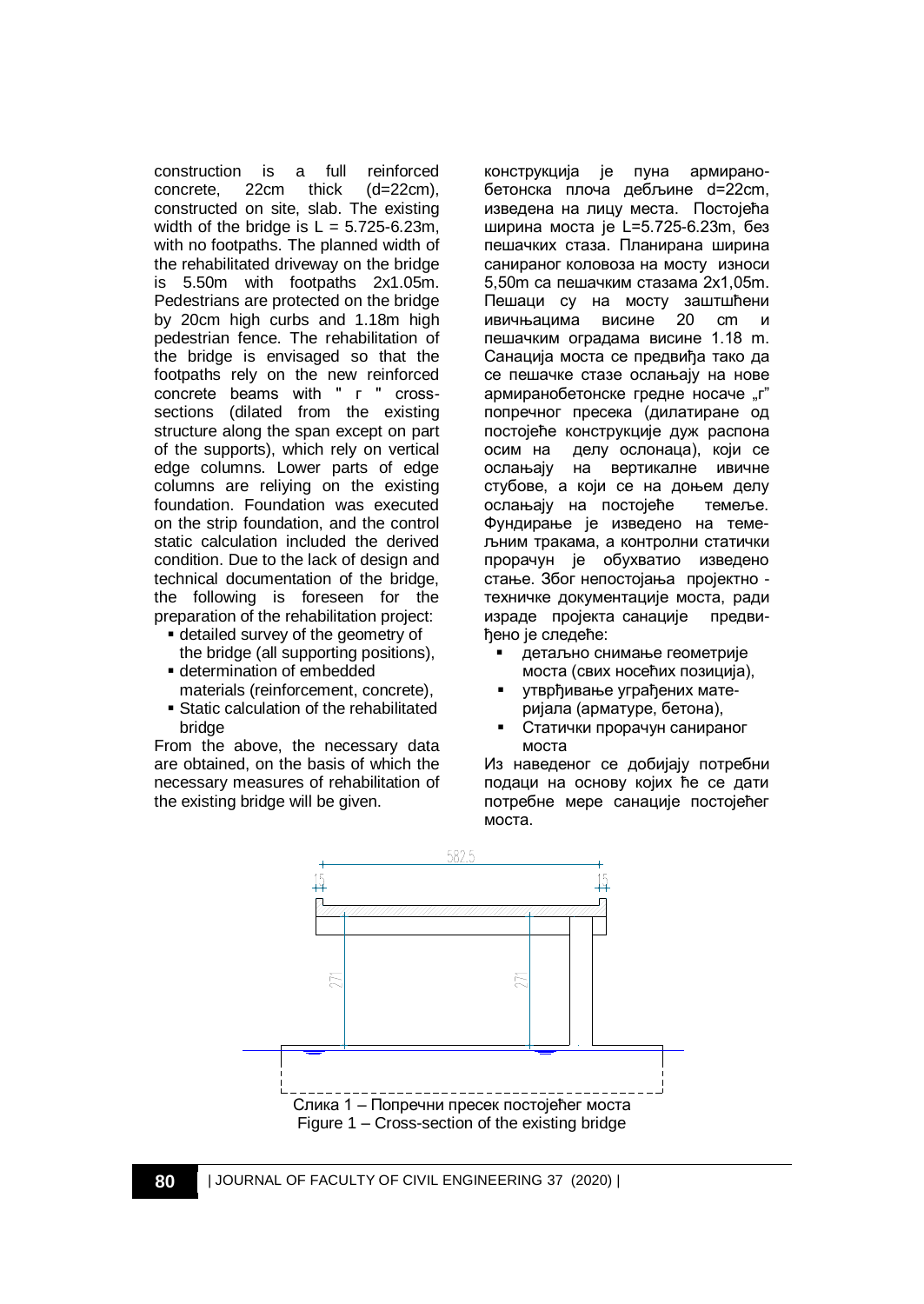

#### **2. CONDITION OF THE CONSTRUCTION OBTAINED BY EXAMINATION**

Based on performed measurements and conducted static and deformation analysis, it was found:

The size of the test load was approximately 300 kN, which corresponds to the load that would have been applied to the bridge structure if a test vehicle V300 had been applied, and therefore the coefficient of efficiency of the applied test load was approximately 1.0, which is in accordance with the applicable standard SRPS U.M1.046. Inspection of the structure during the test load test revealed defects / damages of the bridge and its immediate surroundings (shoreline), which cast doubt on its reliability and stability, indicating the possibility of a reduced load-bearing capacity of the structure if it is not brought into a technically correct condition. The concrete compressive strength test was conducted using an electronic sclerometer. The following results are determined by given measurements: concrete age: assumed over 20 years, concrete surface: unprotected, protective layer: 15-20 mm, estimated concrete compressive strength by testing (based on non-destructive concrete diagnostic results): σ=33.73

#### **2. СТАЊЕ КОНСТРУКЦИЈЕ ДОБИЈЕНО ИСПИТИВАЊЕМ**

На основу извршених мерења и спроведене статичке и деформацијске анализе установљено је: Величина пробног оптерећења је износила приближно 300 кN што одговара величини оптерећења које би на конструкцију моста деловало уколико би се применило пробно возило V300 па је, према томе, коефицијент ефикасности нанесеног пробног оптерећења износио приближно 1,0 што је у сагласности са важећим стандардом СРПС<br>У.М1.046. Прегледом конструкције Прегледом конструкције током испитивања пробним оптерећењем утврђени су недостаци/оштећења моста и његове непосредне околине (обалоутврде) која доводе у сумњу његову поузданост и стабилност, односно указују на могућност појаве смањене носивости конструкције уколико се иста не доведе у технички исправно стање. Испитивање притисне чврстоће бетона је спроведено применом електронског склерометра. Мерењем су утврђени следећи резултати: старост бетона: претпостављено преко 20 година,<br>површина бетона: незаштићена. површина бетона: незаштићена, заштитни слој: 15-20 mm, оцењена чврстоћа бетона при притиску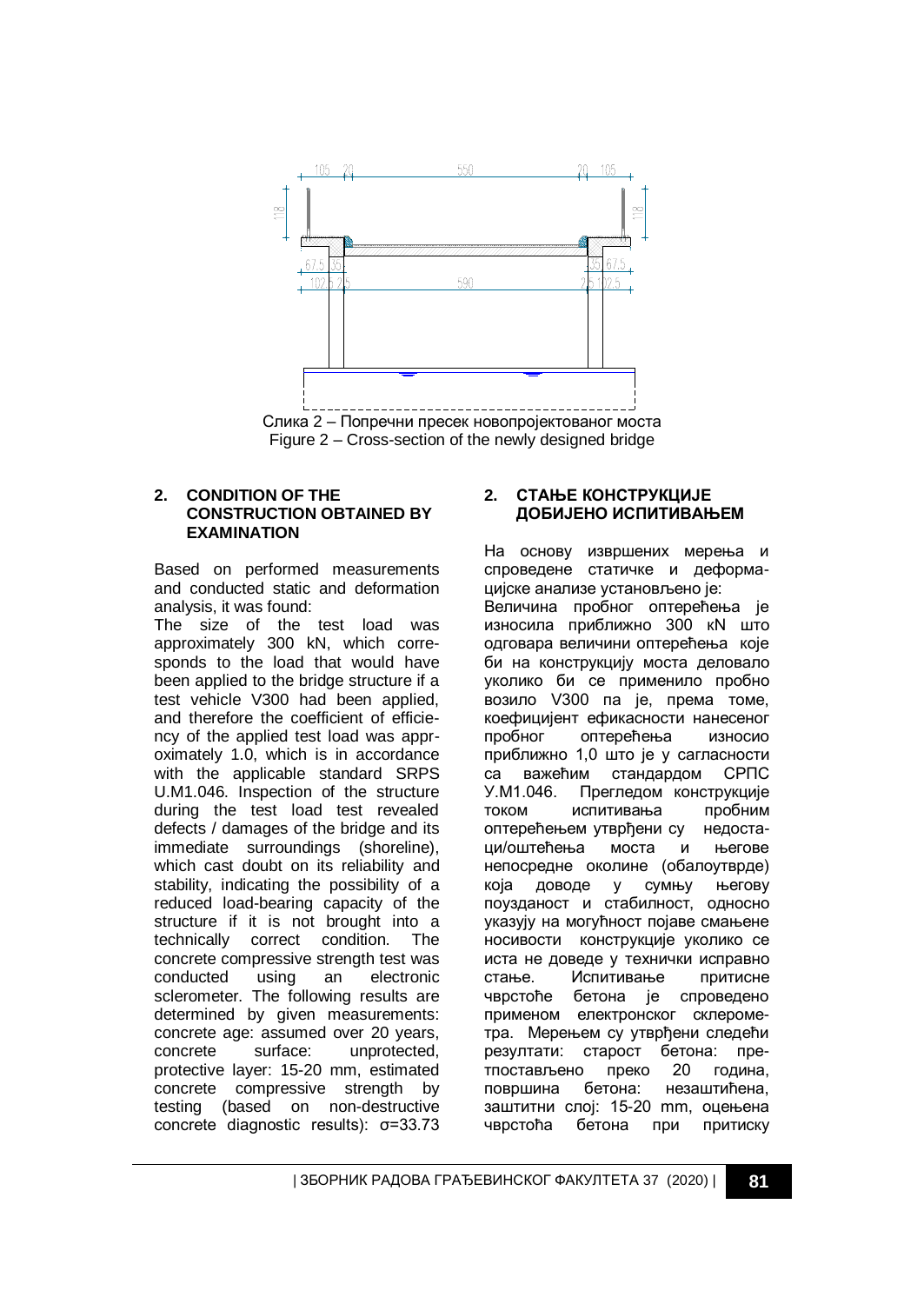MPa, reinforcement is established in the lower bridge area (16/ 15cm).

#### **3. STATIC ANALYSIS OF THE BRIDGE**

The load analysis included: constant load (surface and line), traffic load from V600, concrete shrinkage and flow, loads on bridge railings, uniform temperature changes, uneven temperature changes, vehicle stops and starts, snow. Due to the large size, no detailed calculation is shown, while only the diagram of the required reinforcement is shown in the lower zone of the newly designed bridge slab.

испитивањем ( на основу резултата недеструктивне дијагностике бетона): σ=33,73 МPа, установљена је уграђенa арматурa у доњој зони моста ( ɸ16/15cm).

#### **3. СТАТИЧКИ ПРОРАЧУН МОСТА**

Анализа оптерећења је обухватила: стално оптерећење (површинско и линијско), саобраћајно оптерећење од возила V600, скупљање и течење бетона, оптерећења на ограде моста, равномерне промене температуре, неравномерна промена температуре, заустављање и покретање возила, снег. Због обимности се не приказује детаљни прорачун, док је приказан само дијаграм потребне арматуре у доњој зони плоче новопројектованог моста.



Слика 3 – Новопројектован 3D модел моста у Toweru Figure 3 – Newly designed 3D model of the bridge created by Tower software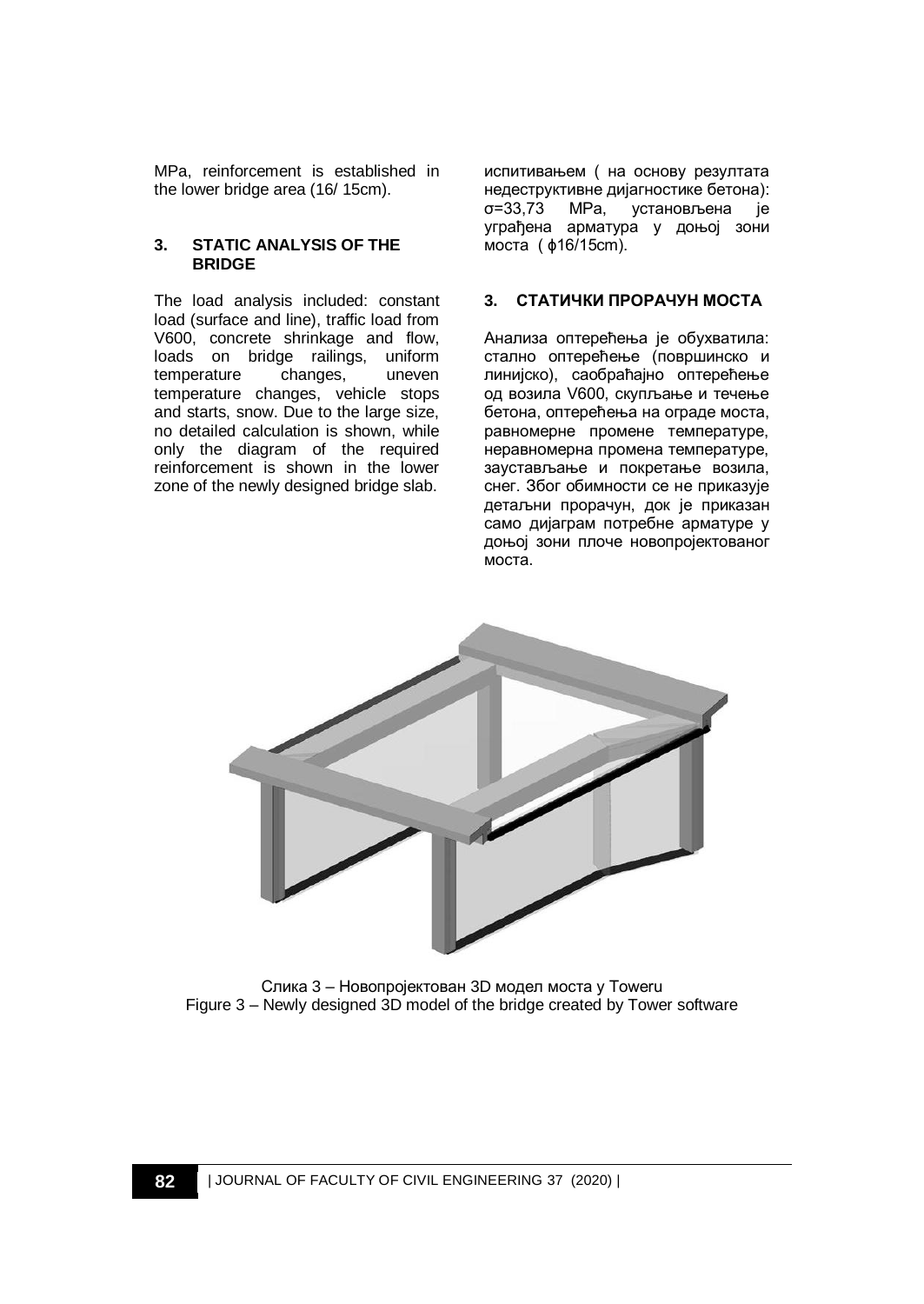

Слика 4 – Шема саобраћајног оптерећења - возило V600 Figure 4 – Traffic Load Scheme - V600 Vehicle



Слика 5 – Дијаграм потребне арматуре у доњој зони плоче новопројектованог моста Figure 5 – Diagram of required reinforcement in lower zone of slab of newly designed bridge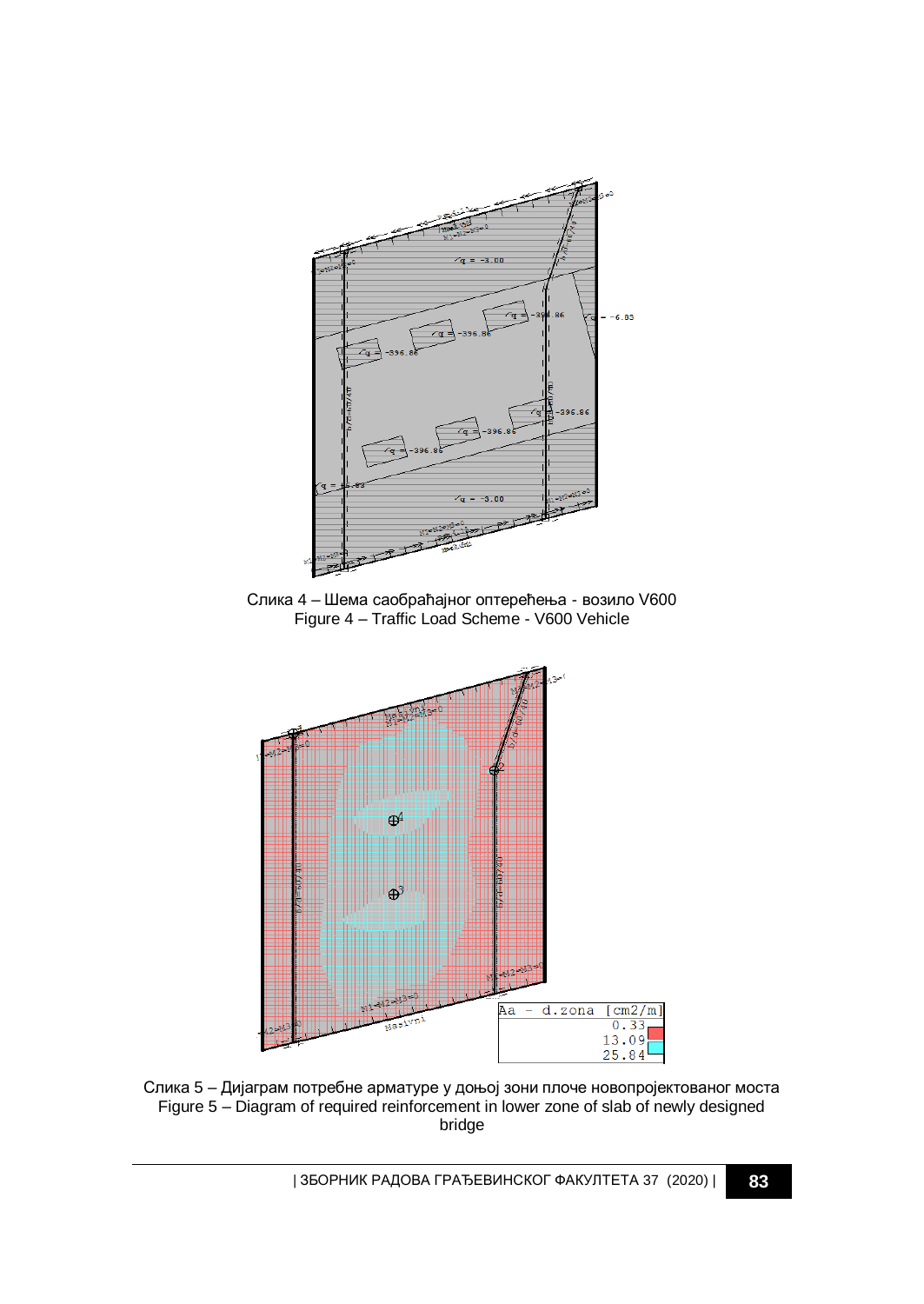## **4. REHABILITATION MEASURES**

Due to the extension of the bridge for footpaths, the formation of reinforced concrete beams on both sides of the bridge (upstream and downstream) is foreseen, which rely on new reinforced concrete columns. The connection between the existing edges of the bridge is connected to the existing supporting part of the bridge, and is dilated along the rest of the span. The columns and foundation connections were made by installing anchors in the existing foundation. The rehabilitation project foresees that the underside of the bridge slab must be repaired.

The control static calculation of the existing bridge provides the necessary reinforcement for the existing static system  $Aa1 = 25.84$  cm2. The measured built-in reinforcement is ɸ16 / 15 (13.04 cm2), which is less than the required reinforcement. Reinforcement of the bridge needs to be executed. it is foreseen that the rehabilitation should be carried out by adding carbon strips according to the dimensioning of the carbon strips of the Sika manufacturer, by the Sika CarboDuo program. The adopted axial distance of carbon strips is 250 mm.

Damaged surface should be removed and the concrete area should be treated. The cavities and openings should be filled with suitable repair mortar. Substrate preparation materials should be compatible with the adhesive. Concrete should be over 28 days old.

The concrete surface should be cleaned of oil, grease and other impurities, as well as loose particles and dust. Substrate moisture should be less than 4% (measured by weight).

#### **4. МЕРЕ САНАЦИЈЕ**

Услед проширења моста за пешачке стазе предвиђено је формирање армиранобетонских греда са обе стране моста (узводно и низводно), које се ослањају на нове армиранобетонске стубове. Веза између постојећих ивица моста је повезана са постојећим ослоначким делом моста , а дуж осталог дела распона је дилатирана. Везе стубова и темеља су остварене уградњом анкера у постојећи темељ.

Пројектом санације је предвиђено да се доња страна плоче моста санира. Контролним статичким прорачуном постојећег моста се добија потребна арматура за постојећи статички систем Aa1= 25,84 cm2. Измерена уграђена арматура је ɸ16/15 (13.04 cm2), што је мање од потребне арматуре. Потребно је извести ојачање моста, предвиђено је да се санација изведе додавањем карбонских трака према димензионисању карбонских трака произвођача Сика, програмом Sika CarboDuo. Усвојен осни размак карбонских трака износи 250 mm.

Нездрава подлога се треба уклонити и бетонска површина се треба обрадити. Шупљине и отвори се требају запунити са одговарајућим репара-турним малтером.

Материјали за припрему подлоге требају бити компатибилни са лепком. Бетон треба бити старији од 28 дана.

Бетонска површина се треба очистити од уља, масти и других нечистоћа, као и невезаних честица и прашине. Влага у подлози треба бити мања од 4% (мерено тежински).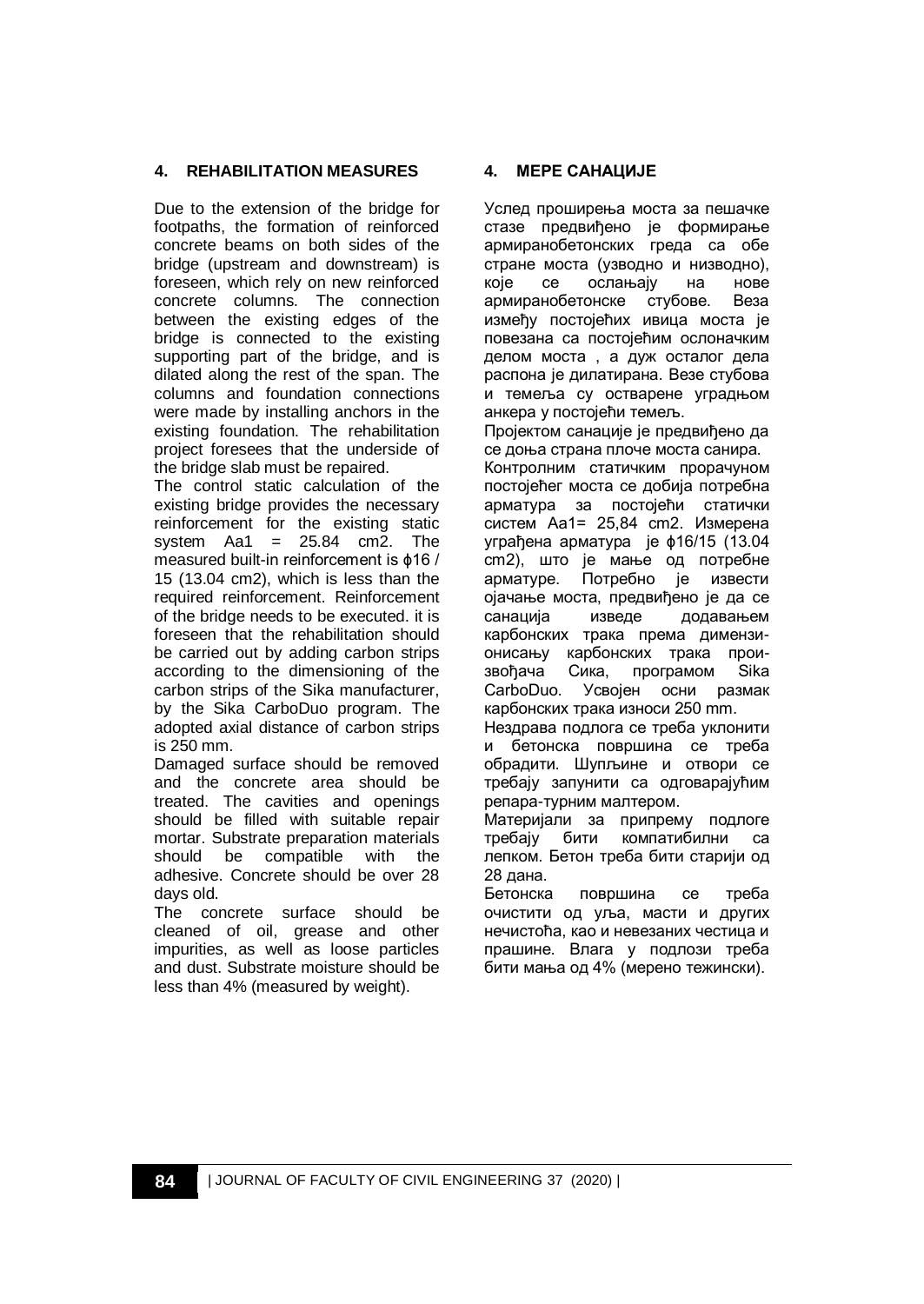

Слика 6 – Распоред трака у попречном пресеку Figure 6 – Arrangement of strips in cross section



#### **5. CALCULATION OF ALLOWED BEARING CAPACITY OF THE FOUNDATION**

On the basis of the results of field investigations in the bridge area, a geotechnical model of the terrain was defined for the purpose of carrying out the calculation of the permissible bearing capacity. The allowable load calculations were made for the determined dimensions of the B=2.2m width, base strips, and for the minimum adopted values of physical-mechanical parameters.

The payload calculations are performed according to the Rulebook on technical standards according to the formula:

#### **5. ПРОРАЧУН ДОЗВОЉЕНЕ НОСИВОСТИ ТЕМЕЉА**

На основу резултата извршених теренских истражних радова у зони моста дефинисан је геотехнички модел терена за потребе спровођења прорачуна дозвољене носивости. Прорачуни дозвољене носивости су рађени за утврђене димензије темељних трака ширине B=2,2m, а за минималне усвојене вредности физичко-механичких параметара.

Прорачуни дозвољене носивости су изведени по Правилнику о техничким нормативима по формули:

standards according to the formula:  
\n
$$
q_a = 0.5 \cdot \gamma \cdot B \cdot N\gamma \cdot S\gamma \cdot i\gamma + (Cm + q_0 \cdot \tan(\phi m)) \cdot Nc \cdot Sc \cdot dc \cdot ic + q_0
$$
\n(1)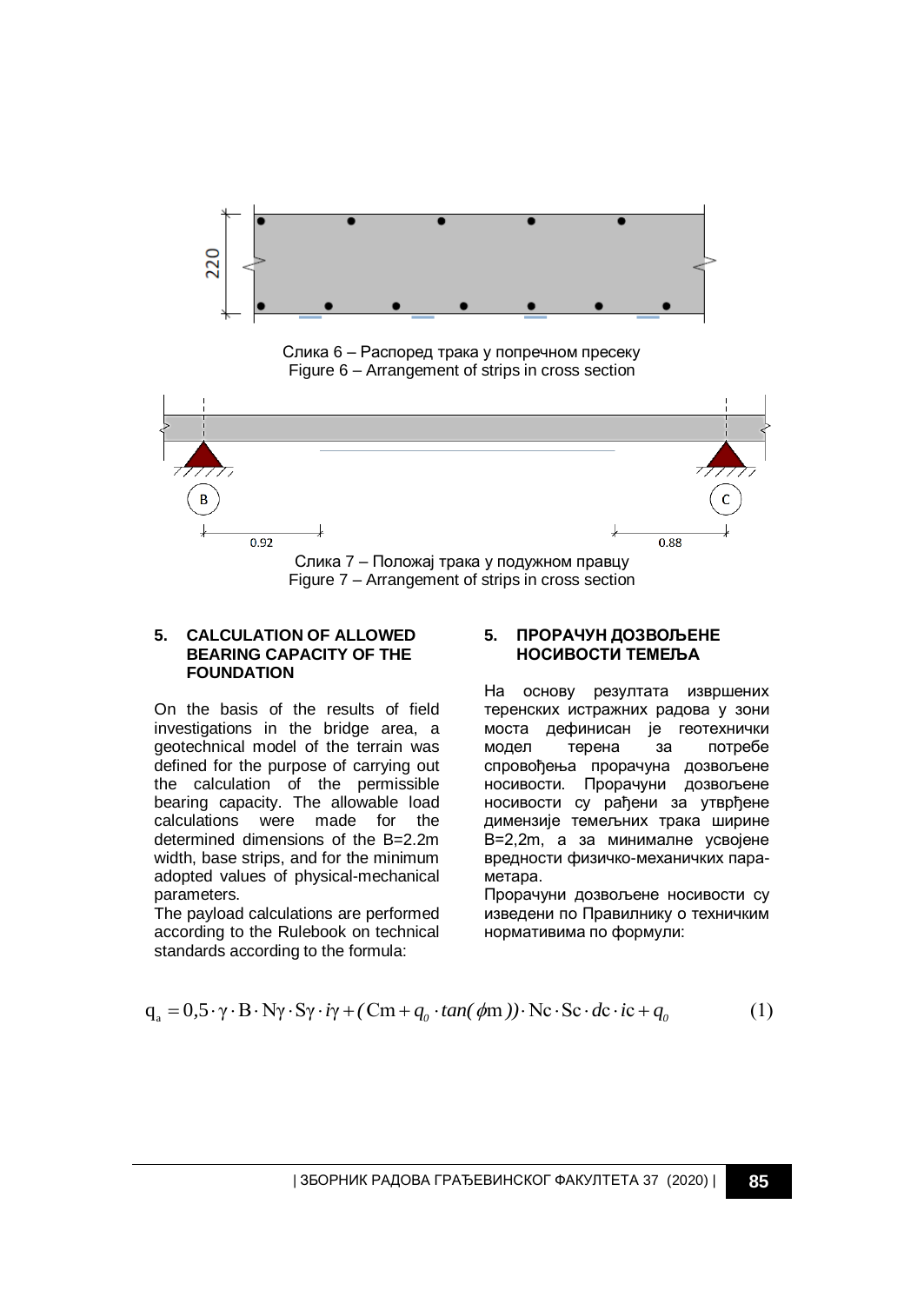Calculations of the permissible loadbearing capacity of the soil were made for 2 variants - for the present condition of the bridge and foundations and for the state of minimum intervention measures on the foundations. As the examination of the terrain and the condition of the bridge revealed that the foundations of the bridge were partially discovered, the most unfavorable<br>condition was adopted for the condition was adopted for the foundation depth - that the depth of the foundation is equal to 0, that is, the foundations of the bridge are supported on the surface of the ground without burial, and that the bridge is grounded respecting the minimum frost protection criteria at a depth of 0.8m.

For the foundation depth  $Df = 0m$ (existing condition), the stress in the base coupling is  $qa = 52.33kN / m2$ . Such a low value of the load bearing capacity of the soil for the existing condition of the foundation of the bridge (about 52kN / m2) is a consequence of the shallow burial of the bridge.

As part of the rehabilitation of the existing bridge, it is also necessary to anticipate interventions in the foundation area of the bridge in order to increase the allowable carrying capacity of the ground. As an intervention measure to increase the payload, it is proposed to increase the foundation depth to 0.8m.

For the foundation depth  $Df = 0.8$ m (existing condition), the stress in the base coupler is  $qa = 87.84kN/m2$ .

Прорачуни дозвољене носивости тла су рађени за 2 варијанте – за садашње стање моста и темеља и за стање минималних интервентних мера на темељима. Обзиром да је прегледом терена и стања моста, утврђено да су темељи моста делом откривени, за дубину фундирања је усвојен најнеповољнији услов – да је дубина фундирања једнака 0, односно да су темељи моста ослоњени на површину терена без укопавања, као и да је мост фундиран поштујући минималне критеријуме заштите од утицаја од дејства мраза на дубини од 0,8m. За дубину фундирања D<sub>f</sub>=0m (постојеће стање), напон у темељној<br>спојници и износи да=52.33kN/m<sup>2</sup>. спојници износи qa=52,33kN/m<sup>2'</sup>. Овако мала добијена вредност носивости тла за постојеће стање темеља моста (око 52кN/m<sup>2</sup>), је последица плитког укопавања моста. У склопу санације постојећег моста неопходно је предвидети и интервенције у зони темеља моста у циљу повећања дозвољене носивости тла. Као интервентна мера за повећање носивости се предлаже повећање коте фундирања на 0,8m. За дубину фундирања D<sub>f</sub>=0,8m (постојеће стање), напон у темељној спојници износи qa=87,84kN/m<sup>2</sup>.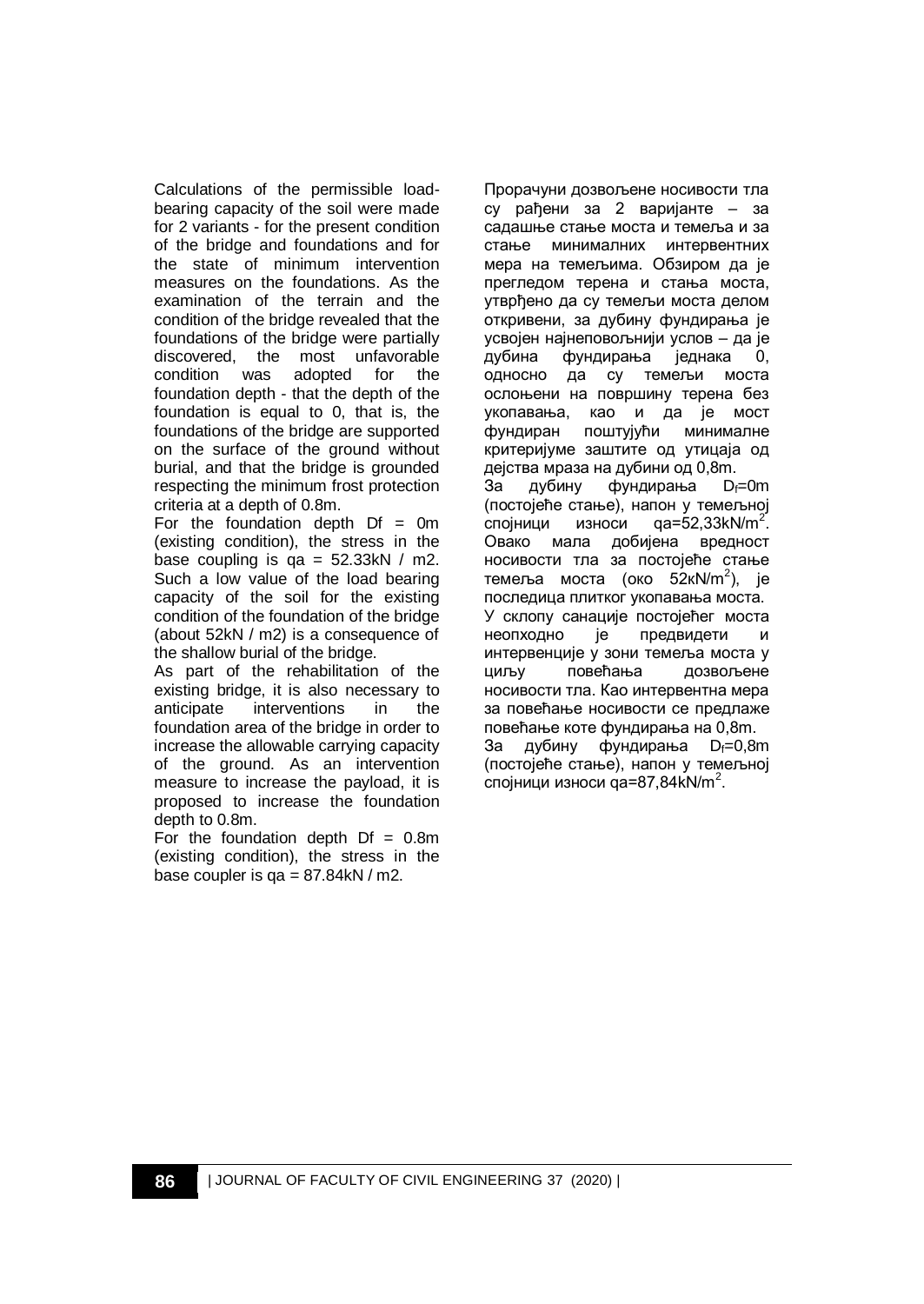

Figure 8 - Maximum stresses in soil  $[kN/m^2]$ 

## **6. CONCLUSION**

Based on the conducted static analysis of the results obtained for the relevant impacts, for the existing pavement reinforced concrete slab, it is concluded that the existing main reinforcement ɸ16 / 15 (13.40 cm2 / m) does not satisfy the required reinforcement, so that the roadway slab is necessary. Rehabilitation will be done by adding carbon strips according to the sizing of carbon strips manufactured by Sika, using the Sika CarboDuo program. Geotechnical tests of the soil bearing

capacity at the level of the existing foundations were executed in order to determine the allowed bearing capacity of the soil. When performing the bridge rehabilitation work, the thickness of the foundation must be confirmed and additional reinforcement of the existing foundation should be made. As part of

## **6. ЗАКЉУЧАК**

На основу спроведене статичке анализе добијених резултата за меродавне утицаје, за постојећу коловозну армиранобетонску плочу, констатује се да постојећа главна арматура ɸ16/15 (13,40 cm2/m) не задовољава потребну прорачунску арматуру, па је неопходна санација коловозне плоче. Санација ће се извести додавањем карбонских трака према димензионисању карбонских трака произвођача Sika, програмом Sika CarboDuo.

Ради утврђивања дозвољене носивости тла су извршена геотехничка испитивања носивости тла у нивоу постојећих темеља. Приликом извођења радова на санацији моста потребно је потврдити дебљину темеља и евентуално извести додатно ојачање